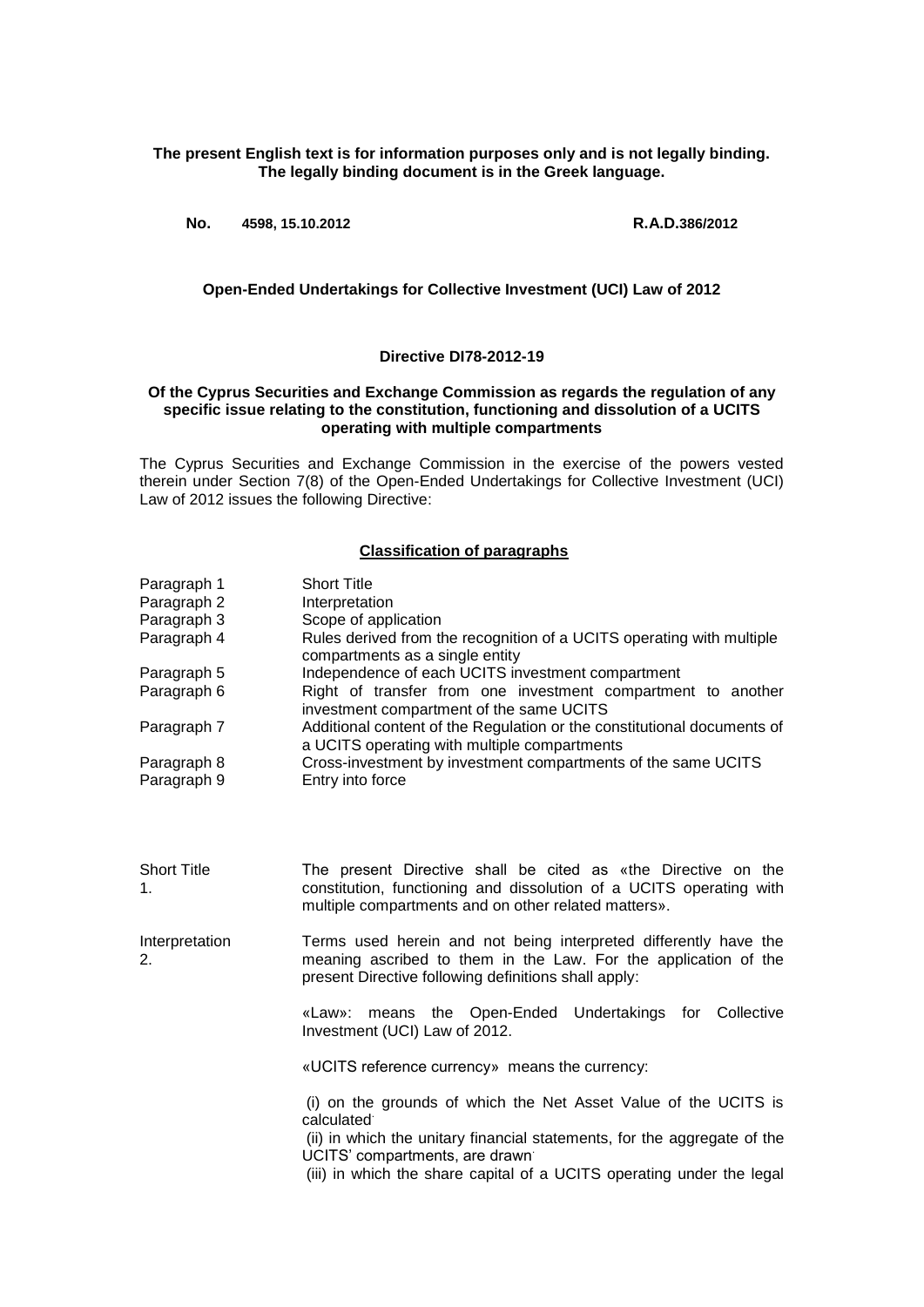form of a Variable Capital Investment Company or the whole of the net assets of a UCITS operating under the legal form of a Common Fund is expressed

«UCITS compartment reference currency» means the currency:

(i) on the grounds of which the Net Asset Value of the UCITS compartment is calculated.

(ii) on the grounds of which the issue and redemption/repurchase price of the units/shares of the compartment or of a class of shares of a compartment are calculated.

(iii) in which the financial statements of the UCITS compartment are drawn.

«Class of units/shares reference currency» means the currency on the grounds of which the issue and redemption/repurchase price of a class of units/shares is calculated.

«Directive» means the present Directive.

Terms used herein and not being interpreted differently have the meaning ascribed to them in the Law

Scope of application 3. The present Directive applies to UCITS operating with multiple compartments.

Rules derived from the recognition of a UCITS operating with multiple compartments as a single entity 4.

(1) A UCITS operating with multiple compartments, bears a unitary generic name, which is accompanied, for each investment compartment, by an element which specifies each compartment, in accordance with the investment policy of this compartment, and by the reference currency of this investment compartment.

(2) A UCITS operating with multiple compartments has a unitary Regulation or unitary constitutional documents as well as a unitary prospectus, for the aggregate of its investment compartments. The UCITS prospectus shall describe clearly the investment policy of each investment compartment. The creation of a new investment compartment requires a respective change in the Prospectus of the UCITS.

(3) A UCITS reference currency has to be laid down, in which all accounts of the investment compartments expressed in another currency have to be converted and in which the share capital of a UCITS operating under the form of a Variable Capital Investment Company or the whole of the net assets of a UCITS operating under the form of a Common Fund is expressed.

(4) the Board of Directors of a Variable Capital Investment Company operating with multiple compartments, exercises its powers for the whole of the investment compartments of the Company.

(5) When a meeting of unit-holders in convened, unit-holders from all UCITS investment compartments are allowed to participate, unless it concerns an issue relating exclusively to a particular investment compartment; in such a case the meeting of unit-holders takes place with the participation of the unit-holders of this particular investment compartment only. The unitary annual financial accounts of the Variable Capital Investment Company operating with multiple compartments are approved by a meeting of shareholders from all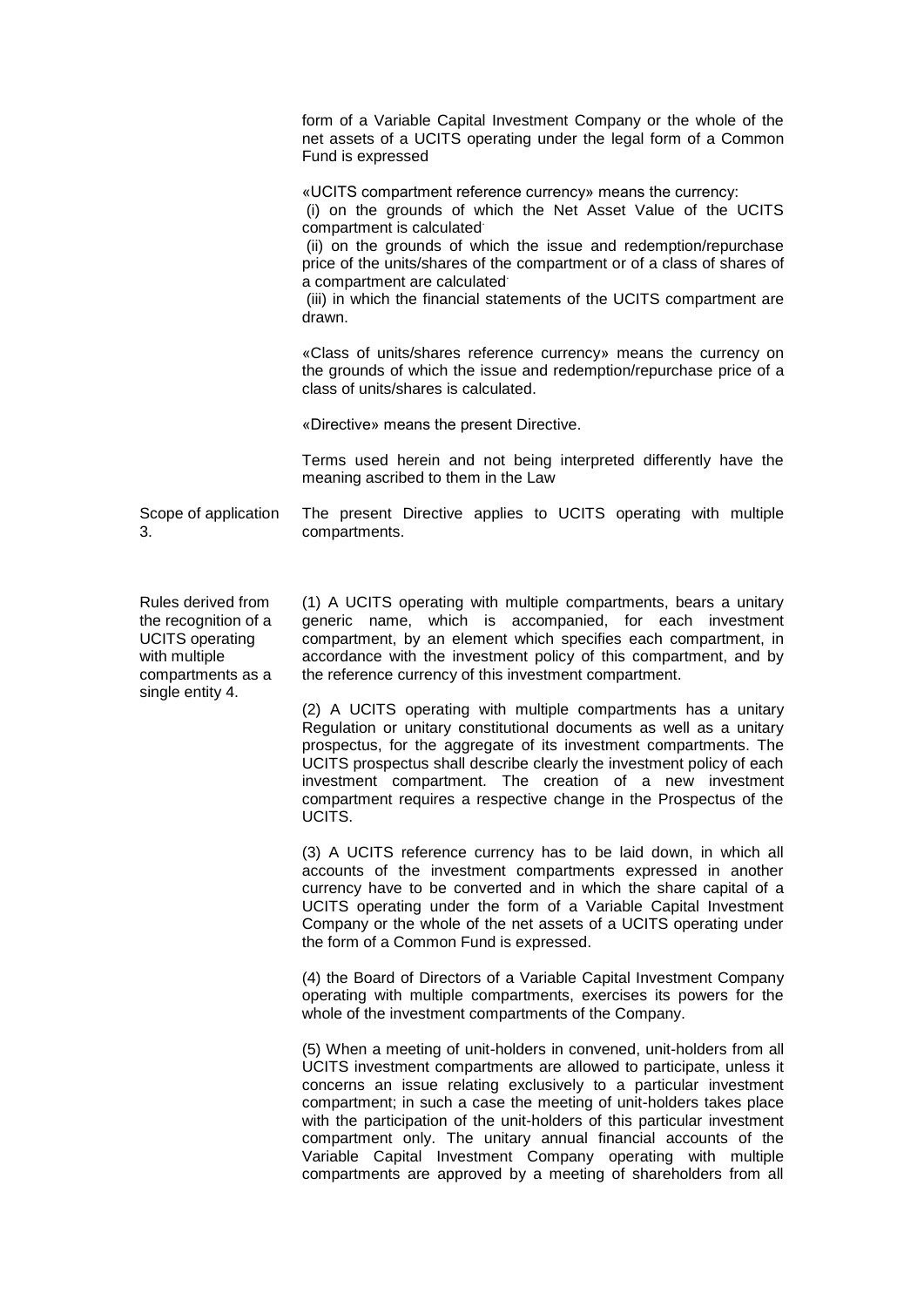investment compartments.

(6) For all investment compartments of the same UCITS, the same Management Company and the same Depositary have to be appointed. If the UCITS operates under the legal form of a Variable Capital Investment Company and makes use of the possibilities provided by Sections 34 and 35 of the Law, the choice applies to the whole of its investment compartments.

(7) The accounting control of the investment compartments of the UCITS is exercised by the same auditor.

(8) The valuation rules applicable to the assets of the UCITS, which fall under the same asset category, are common to all investment compartments.

(9) Without prejudice to any exceptions, for which a license will be granted by the Commission following a respective request by the Management Company accompanied by sufficient justification of the requested exemption, the same redemption and redemption suspension conditions apply to all investment compartments and to all classes of units/shares of each investment compartment.

Independence of each UCITS investment compartment 5.

(1) The operation license of each investment compartment presupposes that the conditions laid down by the Law regarding the constitution and functioning of a UCITS of the specific legal form are fulfilled.

(2) For each UCITS investment compartment, units/shares of at least one class are issued, whereas the value of the units/shares of each compartment may differ from the value of the units/shares of other compartments.

(3) The accounting entries relating to the assets of each investment compartment, are conducted separately from the other compartments of the same UCITS in the reference currency of that compartment.

(4) The Net Asset Value of each investment compartment is calculated in the reference currency of that compartment. The issue and redemption/repurchase price of the units/shares of each investment compartment is the result of the division of the amount corresponding to the Net Asset Value of the compartment by the number of the circulating units/shares of this compartment and is calculated in the reference currency of the investment compartment or in the reference currency of the class of units/shares at issue.

(5) Placement and borrowing restrictions provided under the Law must be observed by each investment compartment separately, apart from those restrictions relating to securities issued by the same issuer, which also apply to the investment compartments as a whole.

(6) Admission to a regulated market is conducted for each compartment of a Variable Capital Investment Company or Exchange Traded UCITS separately.

(7) For each UCITS investment compartment, a Key Investor Information Document and separate financial statements in the reference currency of the compartment, have to be produced.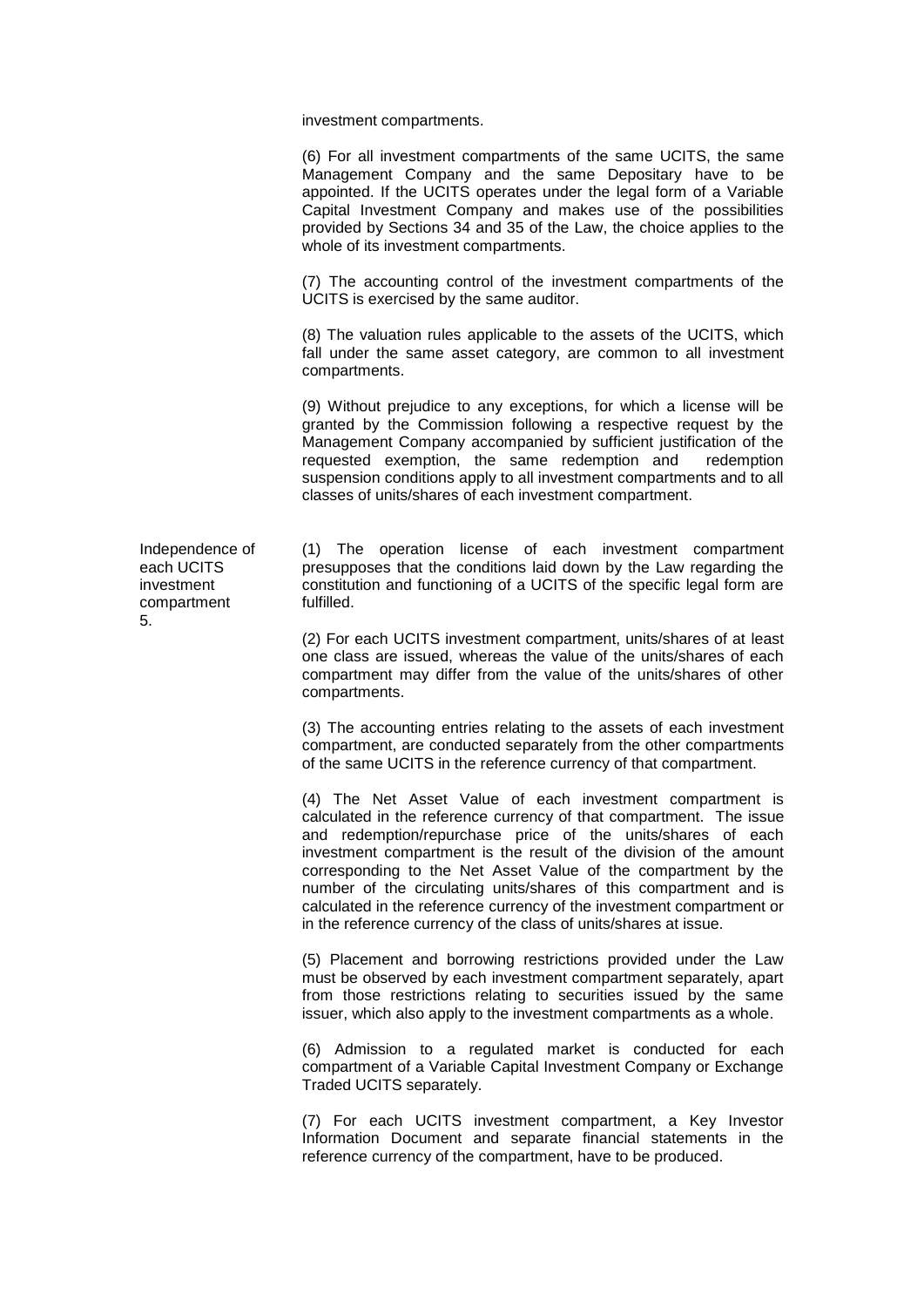(8) Delegation of functions or tasks by the UCITS Management Company can take place for each investment compartment separately.

(9) The Depositary of a UCITS operating with multiple investment compartments may delegate the safe-keeping of the assets of the various investment compartments to different entities, depending on the geographical allocation of these assets.

(10) The dissolution of an investment compartment as well as the withdrawal of the operation license of an investment compartment is without prejudice to the remaining investment compartments of a UCITS.

Right of transfer compartment to same UCITS6.

from one investment compartments, for which there shall be no time restriction as to the another investment right to transfer their investment from one compartment to another compartment of the compartment of the same UCITS. A UCITS operating with multiple compartments shall have at least two issue of units/shares, so that there is no prejudice to the unit-holders'

Additional content of the Regulation or the constitutional documents of a UCITS operating with multiple compartments 7.

(1) The Regulation or the constitutional documents of a UCITS operating with multiple compartments shall state as a minimum content:

(a) The content of Section 2,3 and 4 of Section 7 of the Law, as well as the eventual use of the possibility provided under Section 5 of the said Section.

(b) That the units/shares offer one voting right at the unit-holders' meetings, independently of their value, which may differ from investment compartment to investment compartment.

(c) The reference currency of the UCITS

(d) The issues relating to the unit-holders of all investment compartments and to be discussed at the level of a General Meeting of all UCITS unit-holders, independently of the particular investment compartment or compartments in which these unit-holders participate, as well as the issues relating exclusively to the unit-holders of a specific investment compartment or compartments respectively and are to be discussed at the level of a General Meeting of unit-holders of this specific investment compartment or these specific investment compartments respectively.

(e) The way and the terms of asset allocation, in case of dissolution of the UCITS compartments.

(f) Any other detail that will make obvious to investors the way of functioning of the UCITS operating with multiple compartments.

(2) Apart from the mandatory content according to the previous subparagraph, the Regulation or the constitutional documents of the UCITS operating with multiple investment compartments may also state:

(a) Any special rules applying to one or more investment compartments.

(b) Cases, where the redemption/repurchase suspension of units/shares of the UCITS regarding one or more or all investment compartments may be decided.